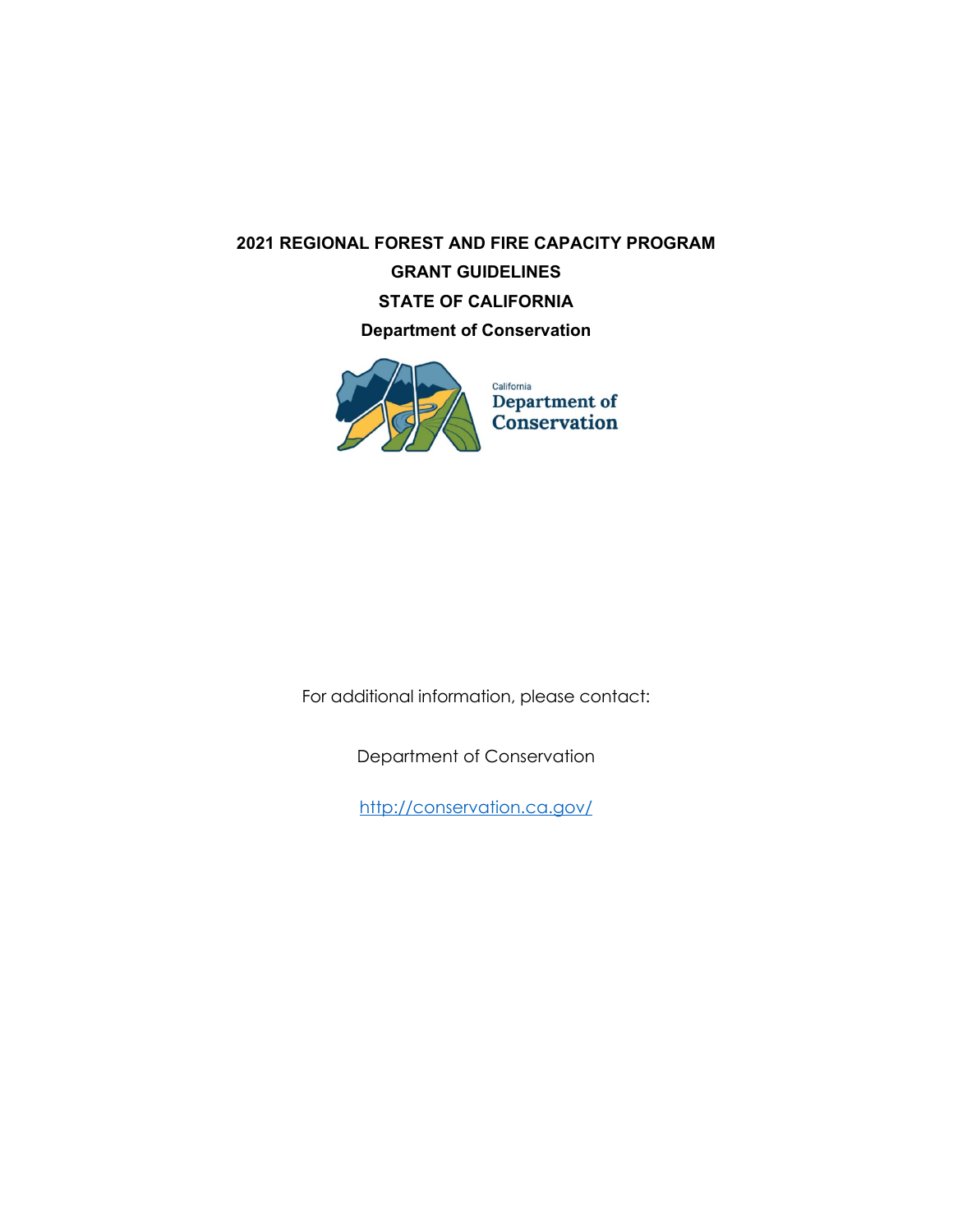# **Table of Contents**

|                                                                                    | $\overline{2}$ |
|------------------------------------------------------------------------------------|----------------|
|                                                                                    | 5              |
|                                                                                    |                |
| Section 4: Grant Agreement and Administration __________________________________13 |                |
| Section 5: Definitions and Reference Material _________________________________18  | 18<br>18       |
|                                                                                    |                |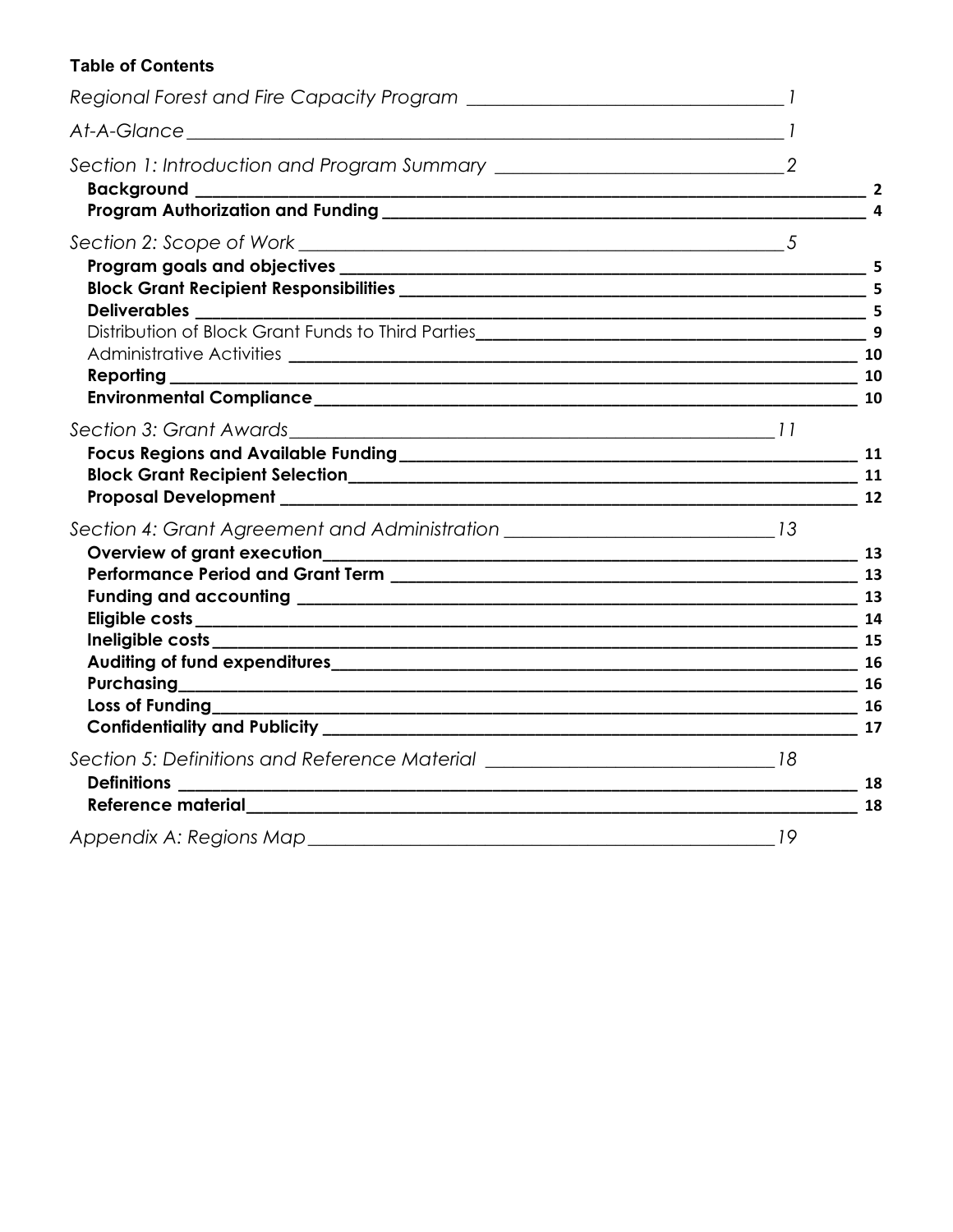# **Regional Forest and Fire Capacity Program**

# **At-A-Glance**

# **Program**

The Regional Forest and Fire Capacity Program is designed to support the development and implementation of regional priority plans to improve forest health and fire resiliency consistent with the recommendations of the Wildfire and Forest Resilience Action Plan and the Forest Carbon Plan. This program is administered by the Department of Conservation.

# **Critical Dates**

Final Guidelines released August 2021

# **Contact for Questions**

Department of Conservation Jenny.E.DiStefano@conservation.ca.gov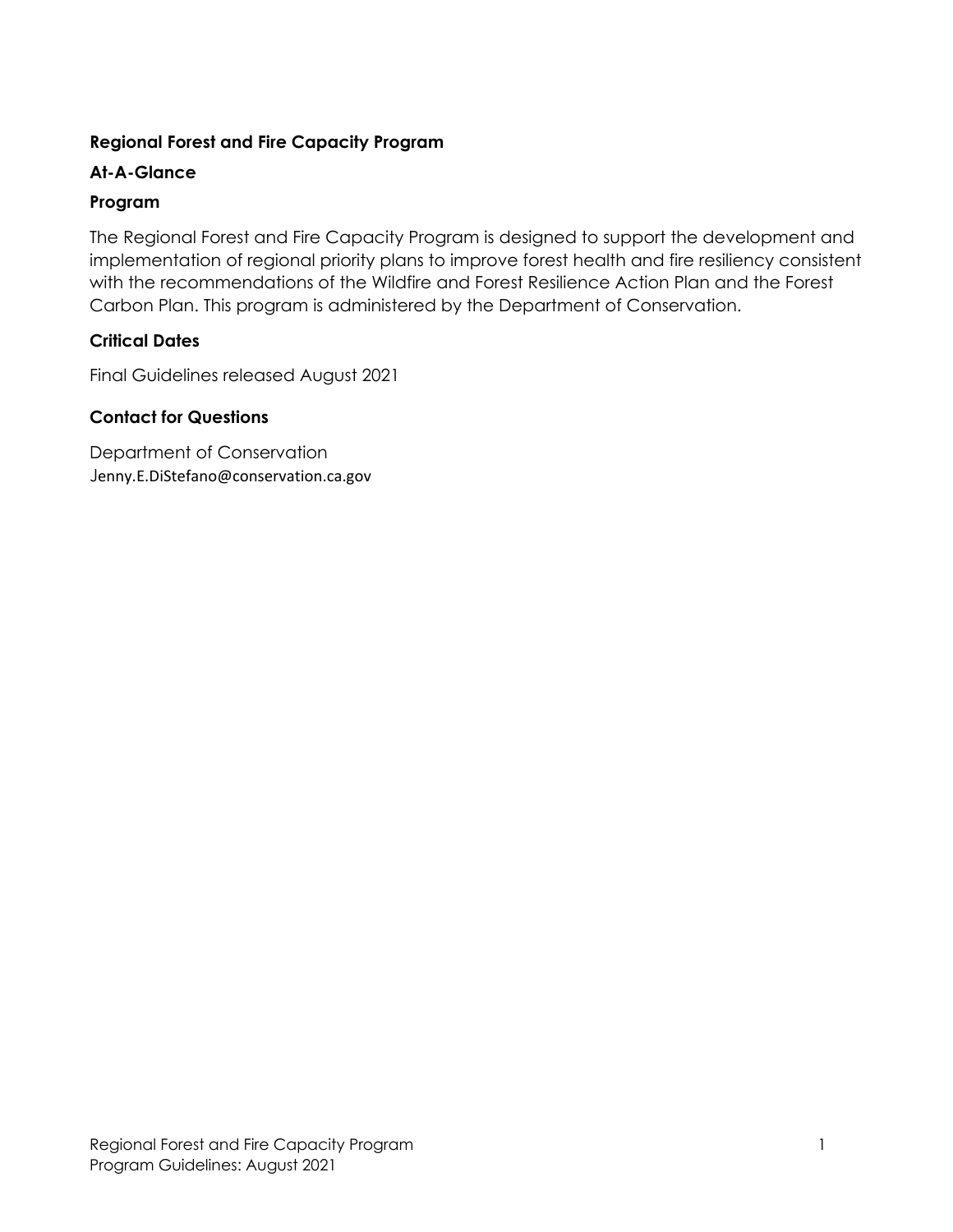#### **Section 1: Introduction and Program Summary**

The Regional Forest and Fire Capacity Program seeks to increase regional capacity to prioritize, develop, and implement projects that improve forest health and fire resiliency, facilitate greenhouse gas emissions reductions, and increase carbon sequestration in forests throughout California. Block grants will be utilized by recipients to support partner capacity, project readiness, implementation of pilot projects, and regional priority planning to achieve landscape-level and community wildfire resilience consistent with the [California Wildfire and](https://www.fire.ca.gov/media/ps4p2vck/californiawildfireandforestresilienceactionplan.pdf)  [Forest Resilience Action Plan](https://www.fire.ca.gov/media/ps4p2vck/californiawildfireandforestresilienceactionplan.pdf) as well as the California Forest Carbon Plan and Executive Order B-52-18. To accomplish the program's objectives, block grant recipients will oversee regional distribution of funding and collaborative planning with local entities, including local and tribal governments, nonprofits and non-governmental organizations, land trusts, resource conservation districts, and private partners.

For the purposes of this program, a "region" is the area served by an individual block grant recipient. "Landscape-level" means a heterogeneous area within a region that contains multiple and interacting land-uses, watersheds, and ecosystems. Under this definition of "landscape-level," a landscape is not defined by its size; rather, it is defined by its structures and functions.

This round of funding builds on the 2018 Regional Forest and Fire Capacity Program, but will be administered directly by the Department of Conservation.

# **Background**

#### Model

The Regional Forest and Fire Capacity Program was modeled after the Sierra Nevada Conservancy's Watershed Improvement Program. The Watershed Improvement Program serves as an example of a coordinated, integrated, collaborative initiative to restore the health of large watersheds. Launched in 2015, the program works to increase the pace and scale of investments in the Sierra Nevada to address critical watershed needs and has developed a regional strategy to:

- Assess restoration and climate resiliency needs
- Increase investments in the region
- Address key policy issues affecting the region
- Identify and implement projects

The Watershed Improvement Program is endorsed by over twenty-five local, regional, state, and federal organizations currently working to implement this regional strategy.

# Forest Carbon Plan

In May 2018, the Forest Climate Action Team, comprised of state, local, and federal agencies released the Forest Carbon Plan, which calls for significant increases in the pace and scale of forest and watershed improvements to restore the health and resilience of California's forests by reducing conditions that lead to catastrophic wildfire and ensuring that California's forests remain net carbon sinks that provide a range of ecosystem and social benefits to the state. The Forest Carbon Plan encourages the protection of California's forested lands, reduction of conversion to non-forest uses, and the pursuit of innovations in wood products and biomass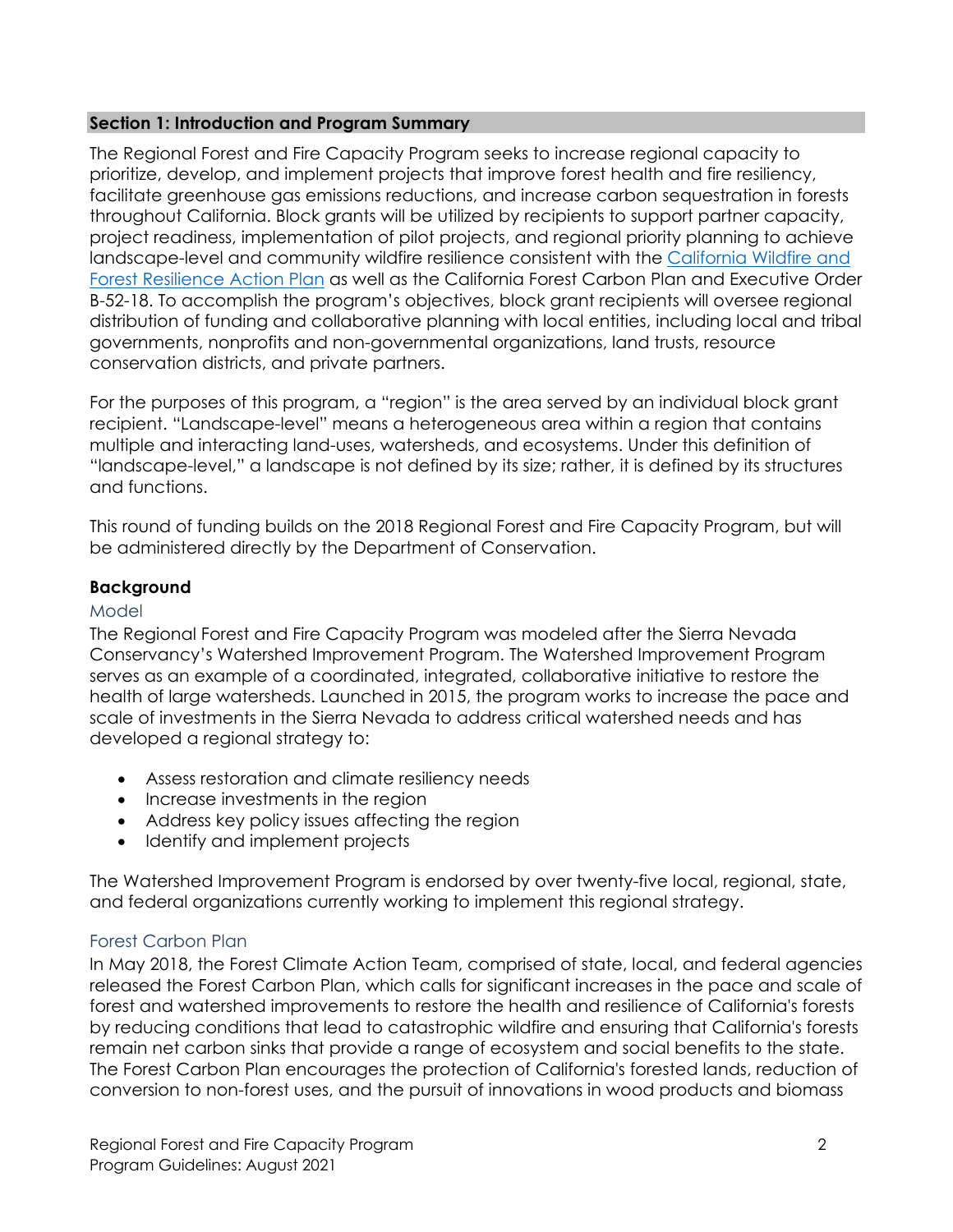utilization to reduce or offset GHG emissions; promotes land stewardship; and, strengthens rural economies and communities. The Forest Carbon Plan provides best available science and recommendations to achieve its goals across all forested regions of the state.

The Forest Carbon Plan emphasizes that leadership at the regional scale, built upon collaboration between diverse entities, is critical to efficiently meet the plan's goals and address variations in forest conditions throughout California. Among other things, the plan calls for:

- Expansion and improvement of forest management to enhance forest health and resilience
- Bolstering capacity for collaborative planning and implementation at the landscape or watershed level
- Coordinated and integrated management of forest health protection, management, and restoration efforts at the regional scale
- Inclusion of local actors in decisions for how to prioritize implementation of forest health protection, management, and restoration practices at the ecoregional level
- Inclusion of local actors as leaders in the collaborative process to develop regional priorities, pursue funding, and implement forest health protection, management, and restoration practices

To meet these goals, the Forest Carbon Plan recommends that, among other things, state and federal agencies:

- Provide training on methods for successful collaboration
- Provide staff or fund contractors to provide facilitation services, collect and analyze data, perform environmental review, and provide other support to collaborative efforts
- Seek support from nongovernmental organizations or other appropriate private sector entities
- Provide cost-share grants or other financial support to allow local governments and nongovernmental organizations to meaningfully participate in collaborative efforts
- Work to strengthen the social and financial connections between downstream water users and forested source watersheds through available mechanisms
- Work to conduct permitting and environmental review processes efficiently, while ensuring that the related environmental protection standards are achieved

# California's Wildfire and Forest Resilience Action Plan

Building from the Forest Carbon plans and lessons learned from subsequent catastrophic fire seasons, on January  $8<sup>th</sup>$ , 2021, the Governor's task force issued a comprehensive action plan to reduce wildfire risk for vulnerable communities, improve the health of forests and wildlands and accelerate action to combat climate change.

The Wildfire and Forest [Resilience](https://fmtf.fire.ca.gov/media/cjwfpckz/californiawildfireandforestresilienceactionplan.pdf) Action Plan set a broadly supported strategy to increase the pace and scale of forest and wildland management to meet the state's target of completing projects on 500,000 acres annually by 2025 and expanding the use of prescribed fire, particularly on state-owned lands. The plan calls for achieving these goals largely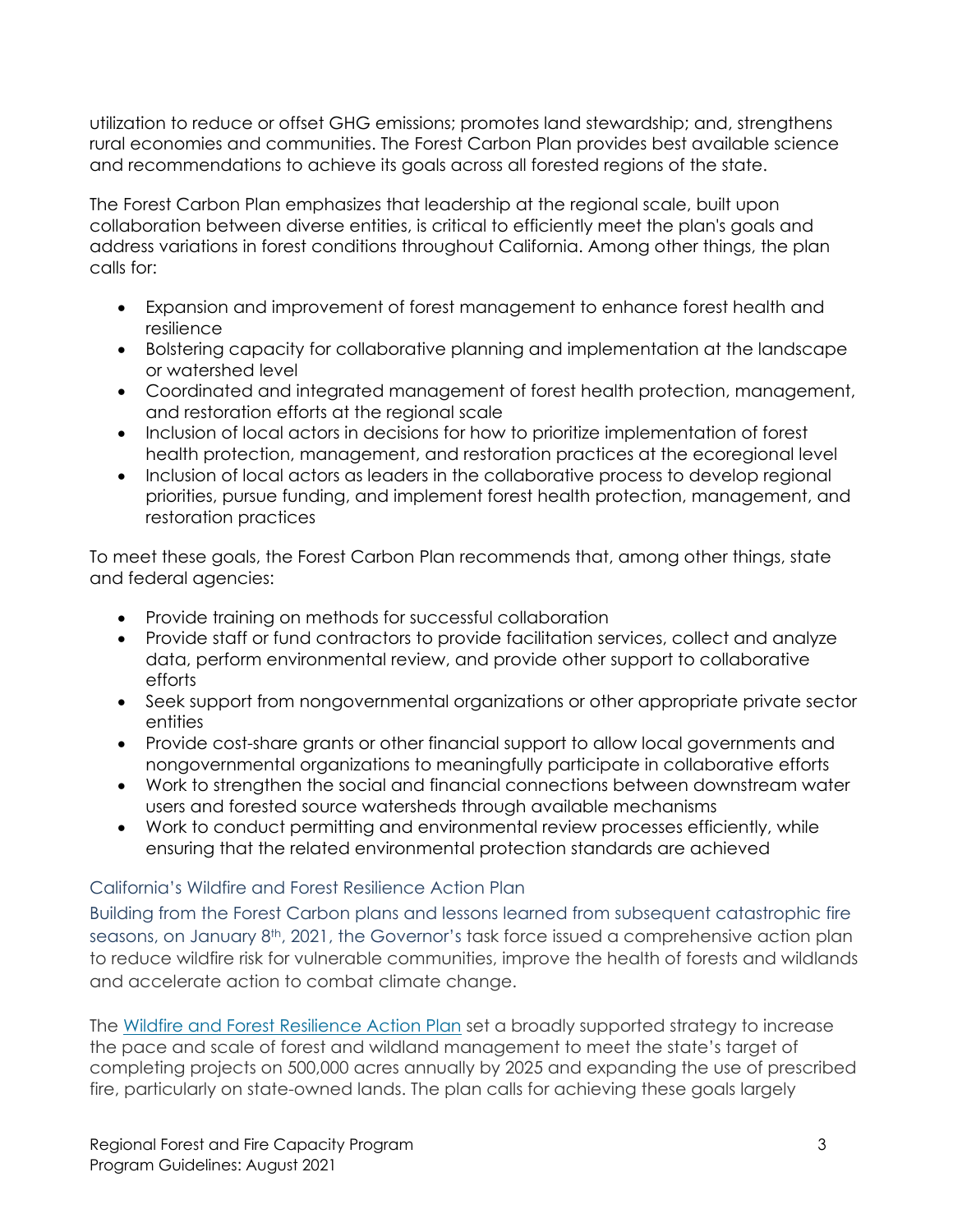through regional strategies tailored to the environmental conditions, risks and priorities in each area.

The Action Plan also centers on building a large network of fuel breaks around vulnerable communities, expanding home hardening, defensible space and preparedness planning to create wildfire-adapted communities, and sustaining the economic vitality of rural forested areas. Specifically, the Action Plan focuses on the following goals:

- Scale-up forest management to meet the state and federal 1million-acre annual restoration target by 2025
- Significantly expand the use of prescribed fire across the state
- Reforest areas burned by catastrophic fire
- Support communities, neighborhoods, and residents in increasing their resilience to wildfire
- Utilize a statewide network of regional plans to ensure coordinated, comprehensive action across the state
- Develop a comprehensive program to assist private forest landowners
- Create economic opportunities for the use of forest materials that store carbon, reduce emissions, and contribute to sustainable local economies
- Improve and align forest management regulations
- Spur innovation and better measure progress

# **Program Authorization and Funding**

SB 85 (Committee on Budget and Fiscal Review, Budget Act of 2020), signed on April 13, 2021, includes significantly augmented funding across multiple programs to accelerate projects to protect high-risk communities from wildfires. This funding package appropriated \$50 million in General Fund monies to the Department for the Regional Forest and Fire Capacity program. This funding is available for encumbrance or expenditure until June 30, 2022, with full liquidation until June 30, 2025. Up to five percent (5%) of the appropriation may be used by the Department for administrative costs. This program will implement this appropriation.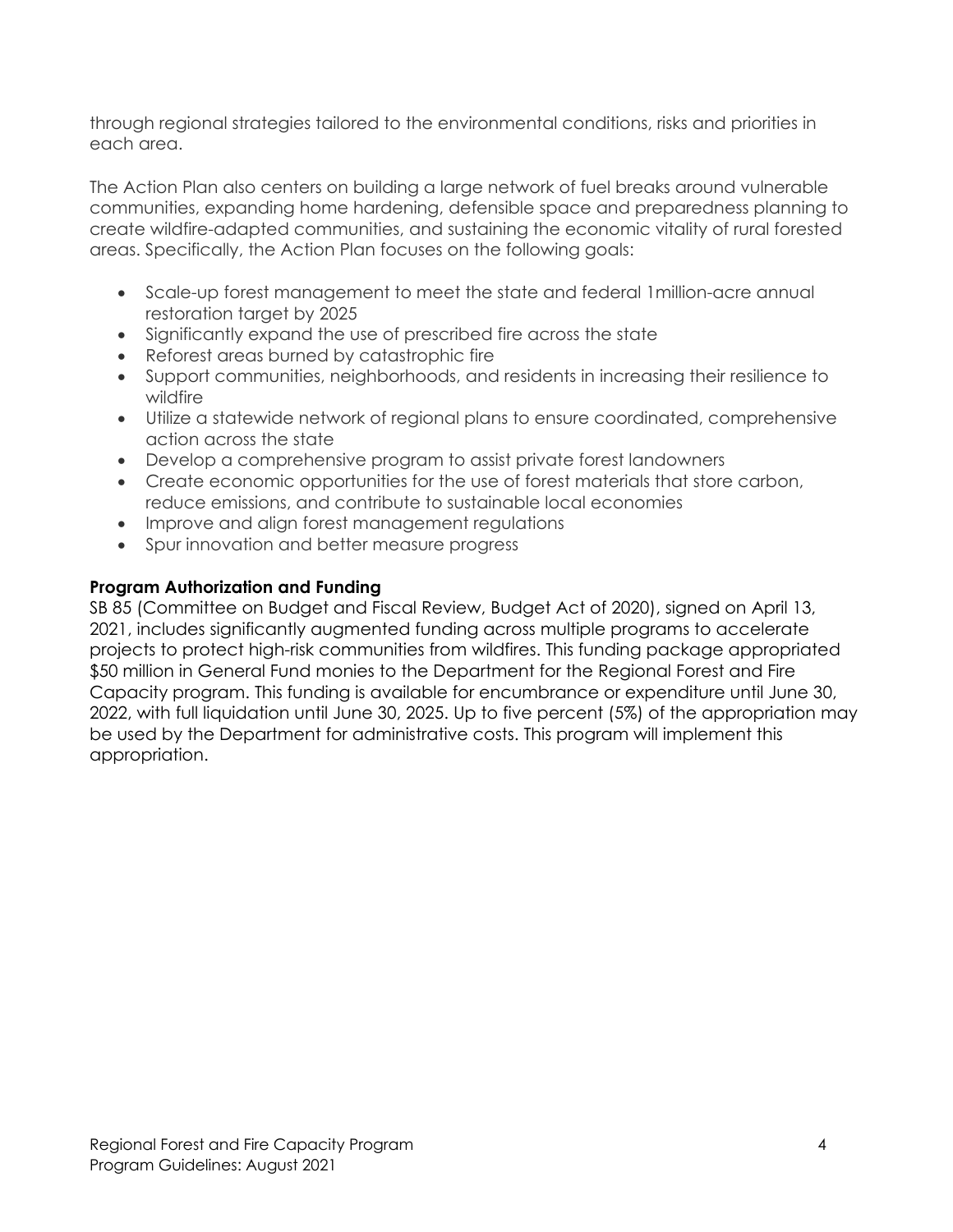#### **Section 2: Scope of Work**

#### **Program goals and objectives**

The principal goal of the Regional Forest and Fire Capacity Program is to restore health and resilience to forests, other wildfire prone landscapes, and the communities within at the regional scale. This program aims to increase regional capacity to prioritize, develop, and implement landscape-level forest health and wildfire resiliency projects that have broad support by stakeholders in and affected by the region. To that end, block grant recipients will achieve the following objectives:

- Promote and support collaborative planning and implementation of wildfire resiliency and forest health protection, management, and restoration efforts at the landscape or watershed level
- Coordinate and integrate management of wildfire resiliency and forest health protection, management, and restoration efforts at the regional scale
- Identify, prioritize, plan, and implement forestry and wildfire protection projects that meet regional and statewide public safety, ecosystem, and public resource goals, and that are consistent with the Forest Carbon Plan

## **Block Grant Recipient Responsibilities**

Block grant recipients shall:

- Distribute necessary funds through subgrants and/or contracts to create regional plans, develop and permit projects, and implement demonstration projects consistent with these guidelines and the Forest Carbon Plan
- Ensure execution of all project deliverables and requirements outlined in this section within the grant term
- Coordinate and integrate management of wildfire resiliency and forest health protection, management, and restoration efforts within their region
- Coordinate activities with the relevant regional groups under the Wildfire and Forest Resilience Task Force.

## **Deliverables**

Block grant recipients may include each the following activities in their scope of work:

- 1. Complete project development and permitting to generate implementation-ready projects that address regional forest and fire protection priorities for funding consideration by the various programs represented in the Wildfire and Forest Resilience Task Force;
- 2. Implement forest and fuels management demonstration projects that showcase scalable models for management, funding, and achieving and quantifying multiple benefits; and
- 3. Develop outreach, education, and training as needed to facilitate and build capacity for implementing the above activities.
- 4. New block grant recipients may develop Regional Priority Plans for forestry, fire protection, and forested watershed improvements needed to achieve regional and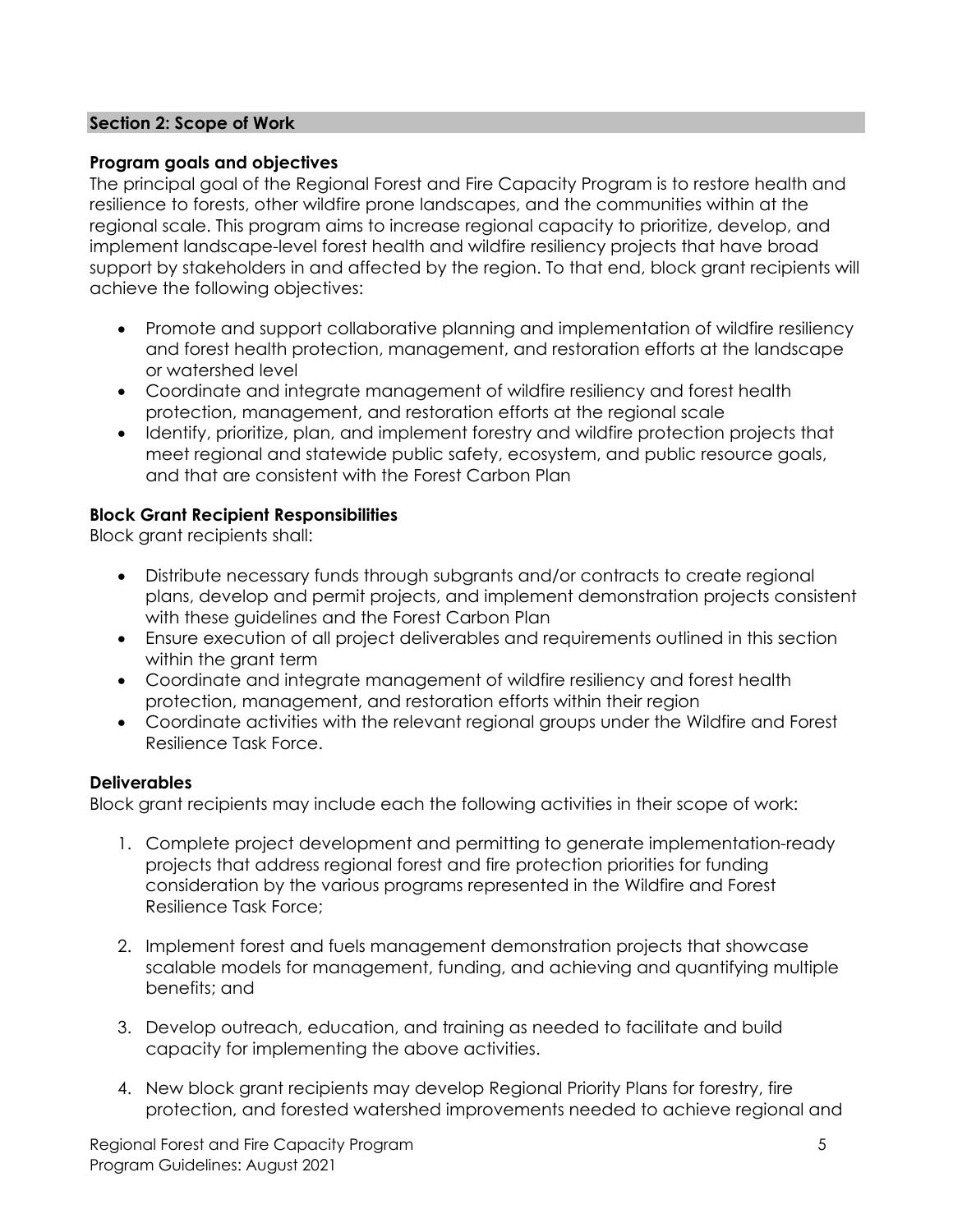statewide public safety, climate resiliency, and ecosystem goals included in the Forest Carbon Plan and the Wildfire and Forest Resilience Action Plan;

Workplans for funding appropriated by SB 85 should prioritize expenditures that have an expedient and demonstrable benefit to reducing landscape and community wildfire or post wildfire risk. Workplans should prioritize based on urgent deployment but can include expenditures that take place over the full expenditure period if there is a justification of effectiveness or equity. Program deliverables of highest priority for these funds are as follows:

- 1. Project Development: A top priority is to greatly increase the scale and speed of project development so that implementation programs have extensive statewide lists of shovel ready projects. Project development strategies should be equitable, supporting subregions with both higher and lower capacity.
- 2. Demonstration Projects: Projects that implement techniques new to the area, highlight new technology or approaches, and could be scaled up. These projects must include an outreach component that will allow the grant recipient to share results with other regions or practitioners.
- 3. Critical Capacity Investments: Capacity investments that help partners manage increases in project development and implementation workload. The Department is still determining if these can include field equipment.

# Regional Priority Plans

Each new block grant recipient must use a portion of this funding to develop a Regional Priority Plan that identifies and prioritizes projects at the landscape or watershed-level to address forest health and wildfire risks within their region. Existing block grantees should use prior funding for these activities. Projects should be prioritized by type, resource, watershed, implementation strategy, or other logical division. Block grant recipients must consider each of the following when prioritizing projects:

- Areas that contribute to high wildfire risk faced by adjacent or nearby communities
- Forests projected to be at risk due to climatically driven stressors
- Forests at greatest risk to high-severity mortality events (e.g., fire, insect outbreak)
- Forests at high risk of type-conversion (e.g., forest to shrub or grass vegetation)
- Areas with high habitat values at risk, such as spotted owl activity centers
- Headwater areas that provide significant water supply
- Areas that need to be reforested after high mortality events
- Forests at risk of conversion to other uses, including development and agriculture
- Opportunities for follow-up "maintenance" treatments via prescribed fire or other fuels reduction techniques
- Availability of adequate workforce and infrastructure to complete projects

Block grant recipients should integrate the above priorities into their plans as appropriate for their region.

Each Regional Priority Plan must be developed in coordination with efforts to identify forest and fire prevention priorities of Governor Newsom's Administration. To do this, block grant recipients should review and consider incorporating projects highlighted in the CAL FIRE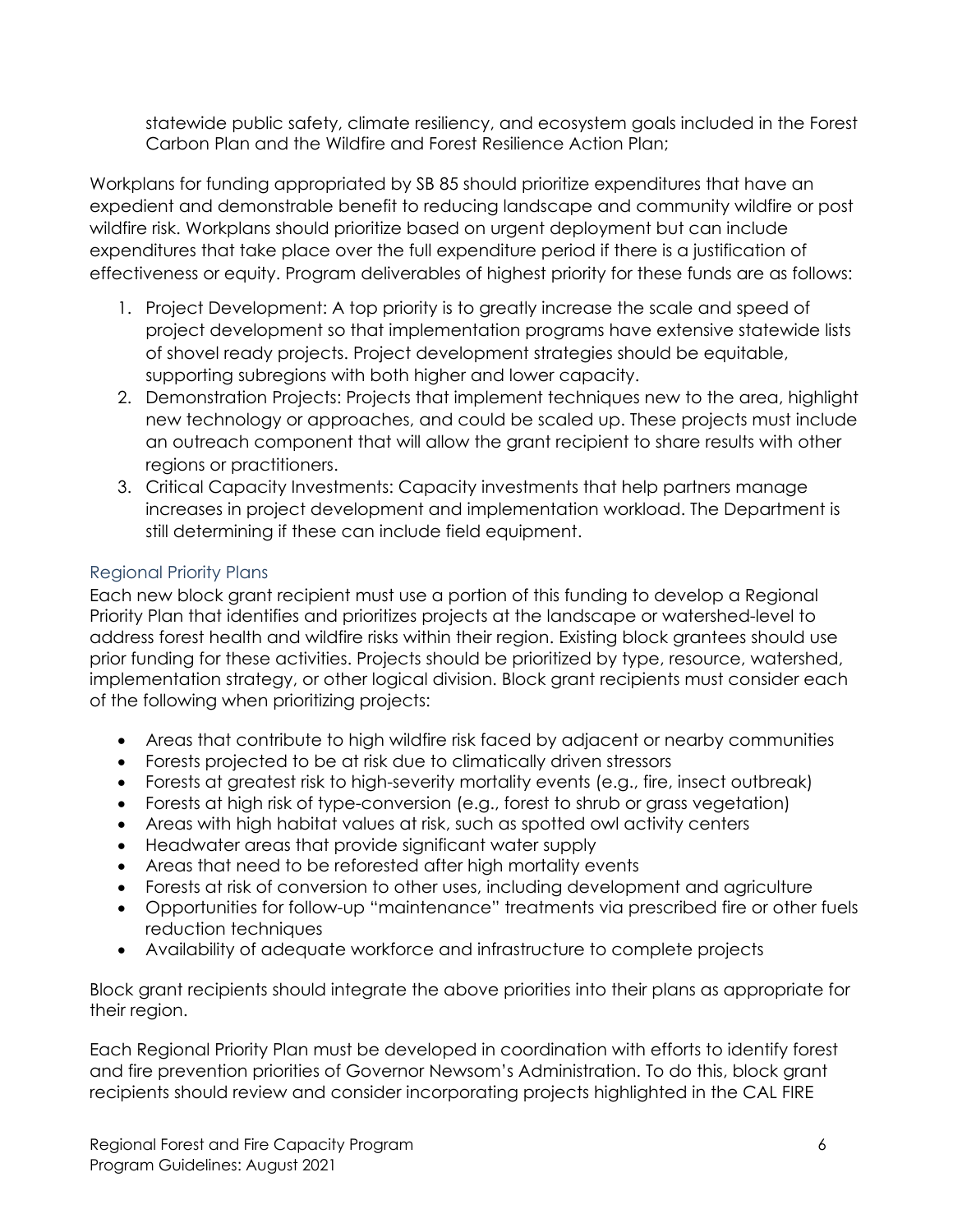project prioritization mandated through Executive Order N-05-19 that fall within each block grant region's jurisdiction into their Regional Prioritization Plan. Further, Regional Priority Plan development must be conducted in coordination with the relevant Regional Prioritization Group of the Governor's Forest Management Task Force. Coordination with the Regional Prioritization Groups is intended to ensure that priorities within each Regional Priority Plan are aligned, where appropriate, with priorities of all state and non-state member agencies of the Task Force and their respective project-funding programs, or identify additional needs not presently funded. The Forest Management Taskforce Science Advisory Panel should be consulted with to provide scientific expertise and input as feasible to develop each Regional Priority Plan.

Further, block grant recipients should consider information available from Cal-Adapt, California's Fourth Climate Change Assessment, the Adaptation Clearinghouse, and other applicable and available resources in the development of their Regional Plan in order to ensure that their plan is consistent with the best available state, regional, and local data. Block grant recipients should work with their respective regional collaborative for climate adaptation to understand and integrate information from the above sources into their Regional Priority Plan.

Regional Priority Plans must be developed with broad participation of regional residents, tribes, state/local/federal governments, landowners, and other organizations. Block grant recipients will lead the development of the Regional Priority Plan for their region, partnering directly with organizations in their region throughout the process. Each block grant recipient should engage priority populations and other stakeholders within their jurisdiction in the development of their Regional Priority Plan. The plan should incorporate actionable components that reduce risk to priority populations from wildfire and other climate-related disasters. Each plan should also increase the ability of priority populations to access statewide public and other grant moneys for climate change mitigation and adaptation projects.

To ensure appropriate consistency across regions in the development of each Regional Priority Plan, block grant recipients and partnering entities will work in coordination with the Department and the Statewide Support Entity block grant recipient, who will support the implementation of the Regional Forest and Fire Capacity Program statewide.

Desired outcomes from the development of each Regional Priority Plan include:

- Increased capacity of block grant recipients and their partners to identify, prioritize, and plan for wildfire and forest health needs within their region
- Coordinated fire planning and management efforts across land ownerships
- Development and management of a broad collaborative structure and effective networks of partners and stakeholders
- Attainment of strong regional support for the Regional Priority Plan and identified projects through broad inclusion of stakeholders and partners

Desired outcomes from the priority projects identified in each Regional Priority Plan include:

• Reduced wildfire severity

Regional Forest and Fire Capacity Program 7 Program Guidelines: August 2021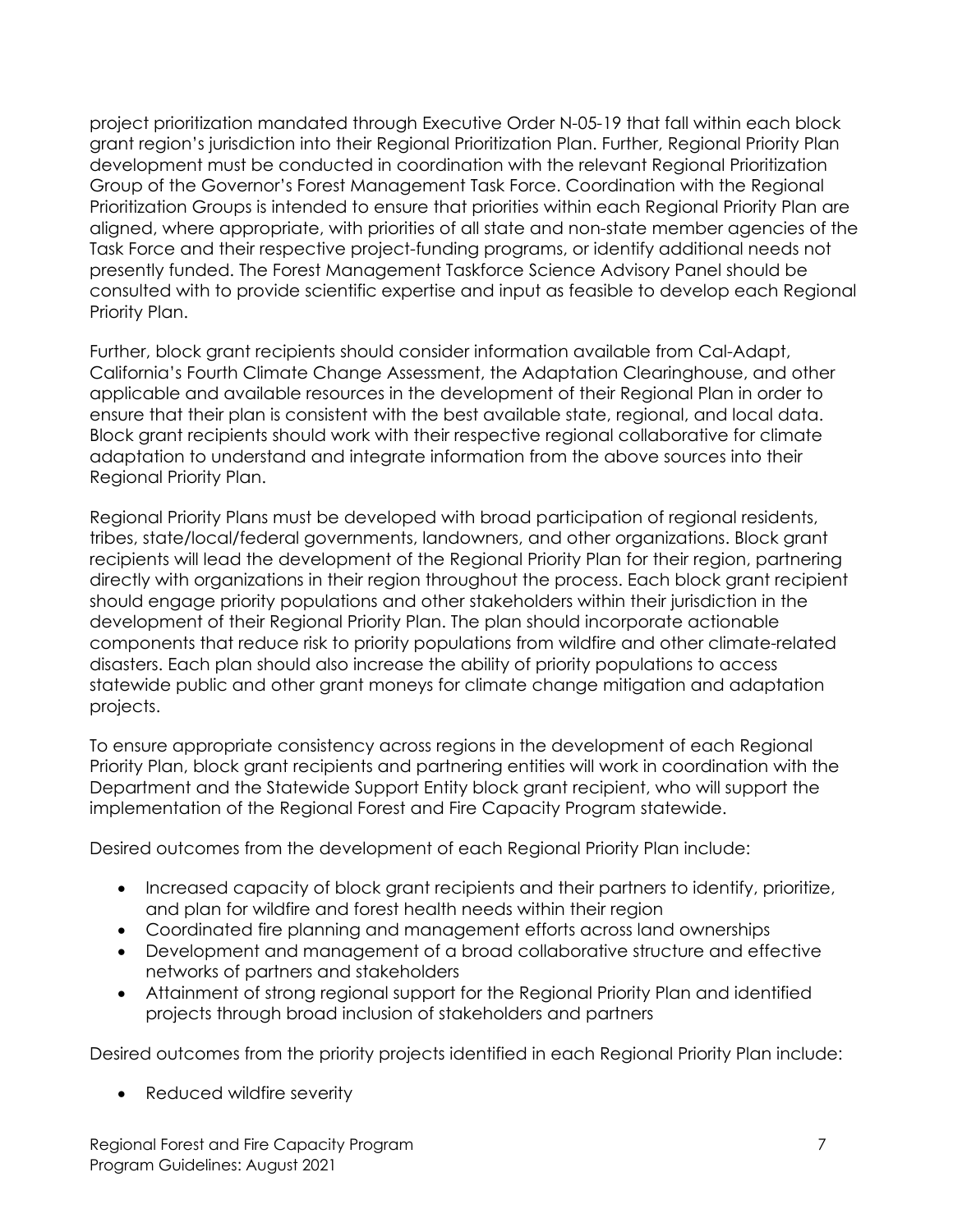- Improved forested ecosystem health
- Increased fire recovery efforts
- Improved ecosystem services provided by forested watersheds
- Increased ecosystem service resilience
- Protected cultural resources
- Improved water quality
- Increased water retention in the ecosystem
- Identified material management and labor needs to accomplish prioritized opportunities
- Identified land use agreements and planning needs to accomplish prioritized opportunities
- Attainment of broad regional support and funding for projects
- Increased permitting efficiency to meet scale of need
- Increased regional workforce development opportunities

Where available, block grant recipients will use a measurement tool to assess desired outcomes. If not available, the block grant recipient shall work with the Department to develop methods to assess desired outcomes.

#### Project Development and Permitting

Block grant recipients must use a portion of this funding to support preliminary project development and permitting activities for the priority projects identified in their Regional Priority Plan or previously contemplated projects that were identified prior to development of the Regional Priority Plan and already have regional support. Developing and completing permitting for these projects should ensure that projects are ready to receive implementation funding from state and non-state programs. These projects should contribute to the desired outcomes for priority projects identified in each Regional Priority Plan and increase ecosystem and adaptive capacities, fire resilience, health, and, and human safety. Block grant recipients must work in collaboration with their Regional Priority Plan partners to develop and permit projects. Project development and permitting may occur in parallel with the development of the Regional Priority Plan pursuant to consultation with the Department.

Desired outcomes for project development and permitting include:

- Completed project design and permitting
- Established non-state partnerships, support, and funding, as well as broad partnerships with regional stakeholders
- Developed pipeline of multiple years of implementation-ready projects that meet the goals of the Regional Priority Plan available for funding consideration

## Demonstration Projects

Block grant recipients must use a portion of their grant to fund at least one demonstration project. The demonstration project may be one identified in the Regional Priority Plan or a pre-identified, shovel-ready project. The demonstration project(s) should maximize(s) desired outcomes of the Regional Forest and Fire Capacity Program and should serve as a model for meeting regional and statewide goals.

Desired outcomes for demonstration projects include: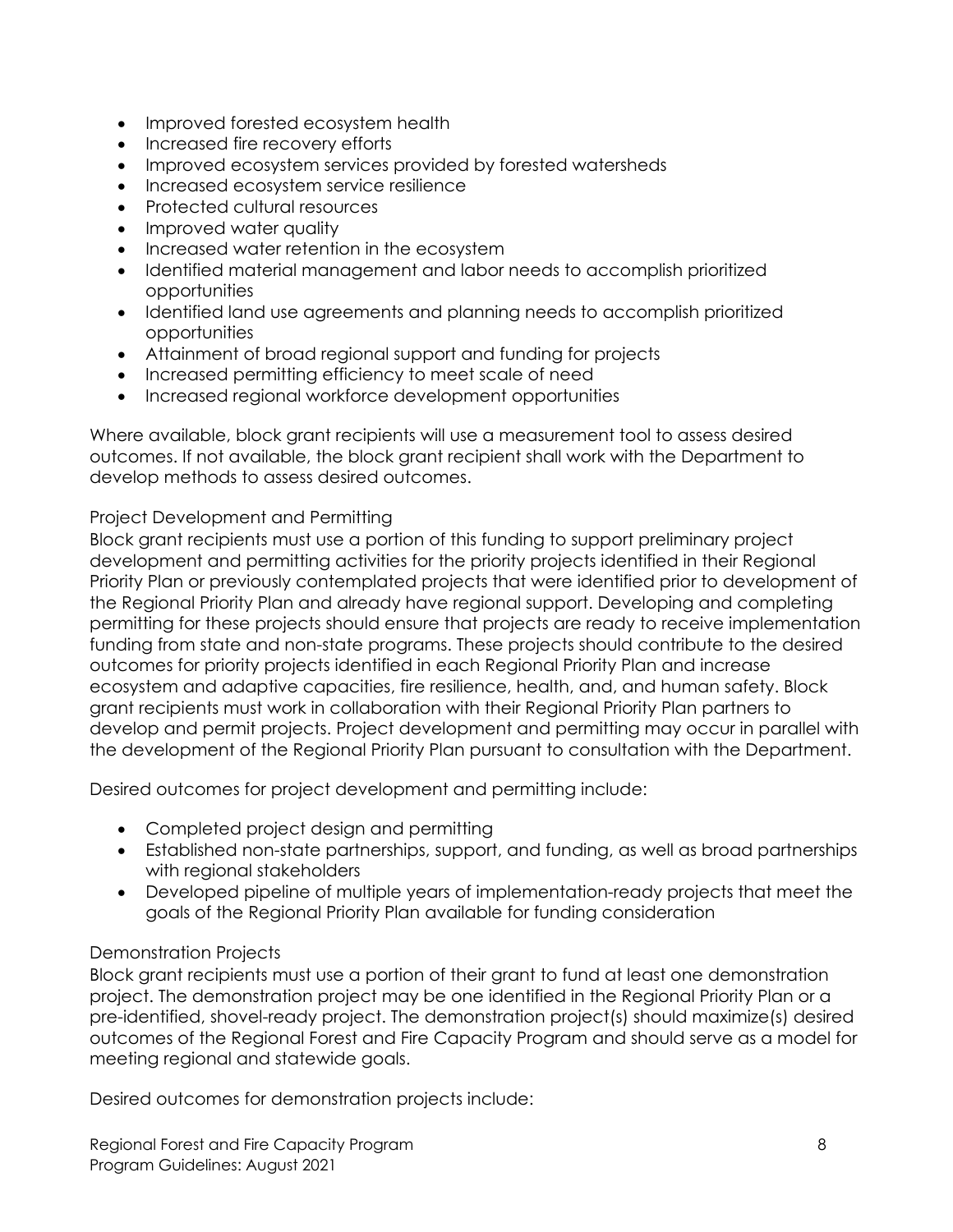- Quantified achievement of multiple desired benefits of the program
- Incorporated participation from multiple partners and funding sources
- Replicability and scalability
- Support for regional workforce development opportunities
- Integrated benefits to priority populations
- Increased community outreach, involvement, and education

Demonstration projects will be carried out with the approval of or under the supervision of licensed forester.

Outreach, Education, and Training

Critical to all the above activities, the Regional Forest and Fire Capacity Program intends to achieve outreach to a broad and diverse range of communities within each region to develop a comprehensive understanding of and support for the program. This includes performing outreach to and engaging priority populations in the development of Regional Priority Plans. Further, the Regional Forest and Fire Capacity Program intends to strengthen practitioners' forest health and resilience skills by developing region-wide peer-to-peer training opportunities. Block grant recipients must use funds from this program to further the above goals.

Desired outcomes of outreach, education, and training efforts associated with Regional Forest and Fire Capacity Program block grants include:

- Community-level engagement and education on regional priority planning for forest health and resilience projects.
- Targeted outreach to and engagement of priority populations
- Practitioner-level education and regional coordination
- Regional understanding of the benefits of forest health and resilience projects identified in the Regional Priority Plan
- Broad regional support for Regional Priority Plan
- A collaborative stakeholder structure that can implement the Regional Priority Plan in the long-term

Distribution of Block Grant Funds to Third Parties

As the fiscal administrators of the Regional Forest and Fire Capacity Program, block grant recipients will award subgrants funding or enter into contracts to fulfill the scope of work of this program. Subgrantees maybe selected to engage in completion of all the deliverables or for discrete tasks. Block grant recipients may award subgrants via competitive or noncompetitive processes and may engage subgrantees and contractors to fulfill individual deliverables or multiple deliverables, at their discretion and consistent with their policies.

Eligible subgrantees include federal, tribal, state and local government agencies; resource conservation districts; special districts; universities, colleges, and research institutions; and, California 501(c)(3) non-profit organizations.

Contracts maybe entered in to with qualified entities in accordance with block grant recipients' internal contracting policies and procedures.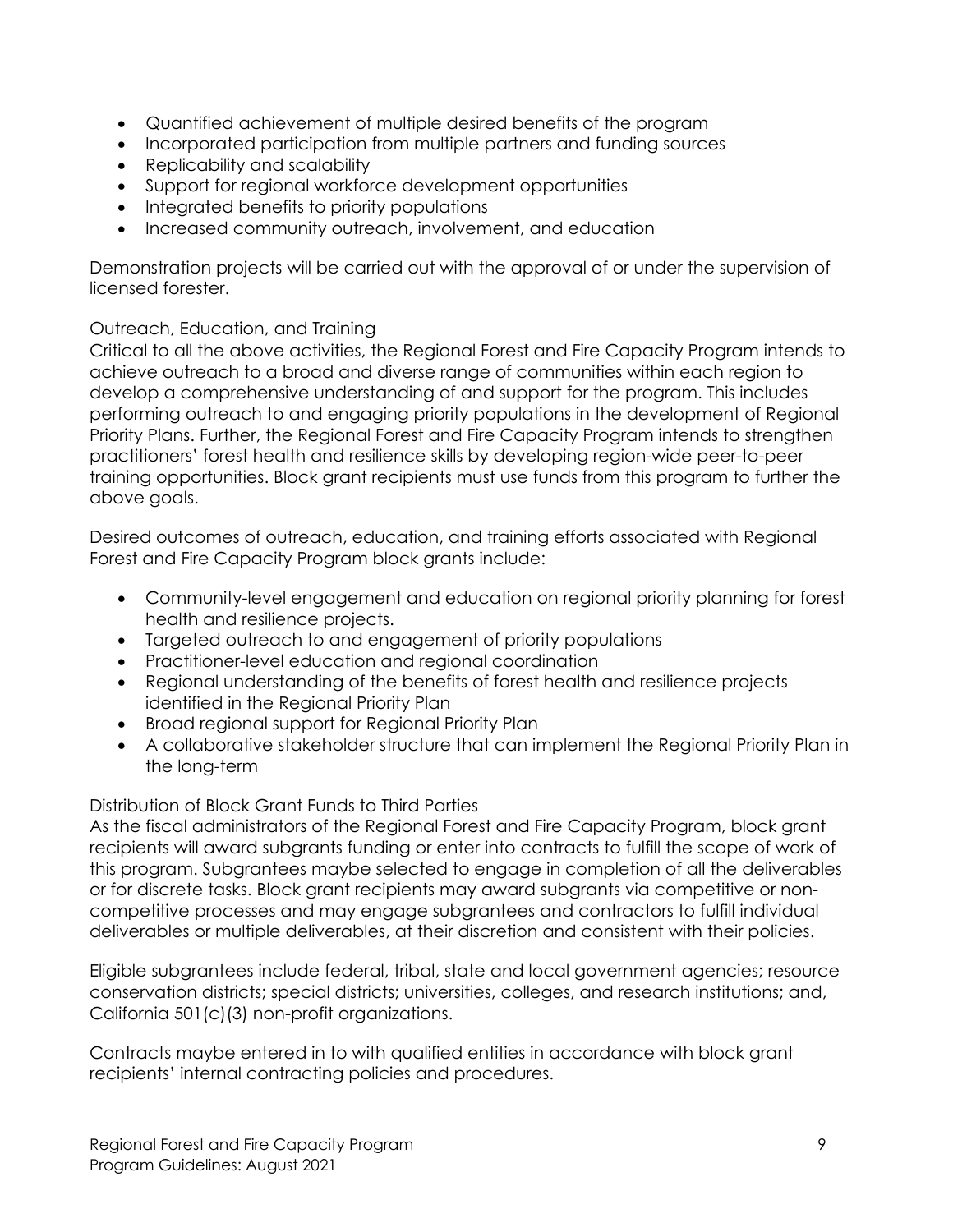Administrative Activities

Additionally, block grant recipients must participate in all of the following activities:

- An orientation
- Meetings with the relevant Wildfire and Forest Resilience Task Force Regional Groups
- Regular update meetings with Department
- Monthly Webinars
- Creation of statewide RFFC program reports
- Coordination with local and regional CALFIRE representatives

# **Reporting**

Each block grant recipient will be required to participate in regular meetings with the Department. The meetings are intended to update the Department and address any issues in a timely fashion to help ensure that success of each block grant. In addition, each block grant recipient must participate in the appropriate Regional Prioritization Group of the Wildfire and Forest Resilience Task Force.

Block grant recipients receiving advanced funds must provide a fiscal report detailing how those funds have been expended on a quarterly basis and along with each subsequent request for an advance. Block grant recipients that receive funding on a reimbursement basis must provide a fiscal report detailing how funds have been expended along with each invoice.

## **Environmental Compliance**

Activities funded under this program must comply with applicable State and federal laws and regulations, including the California Environmental Quality Act (CEQA), National Environmental Policy Act (NEPA), and other environmental permitting requirements. Block grant recipients are responsible for project compliance and grant agreement budgets may include the funding necessary for compliance-related tasks.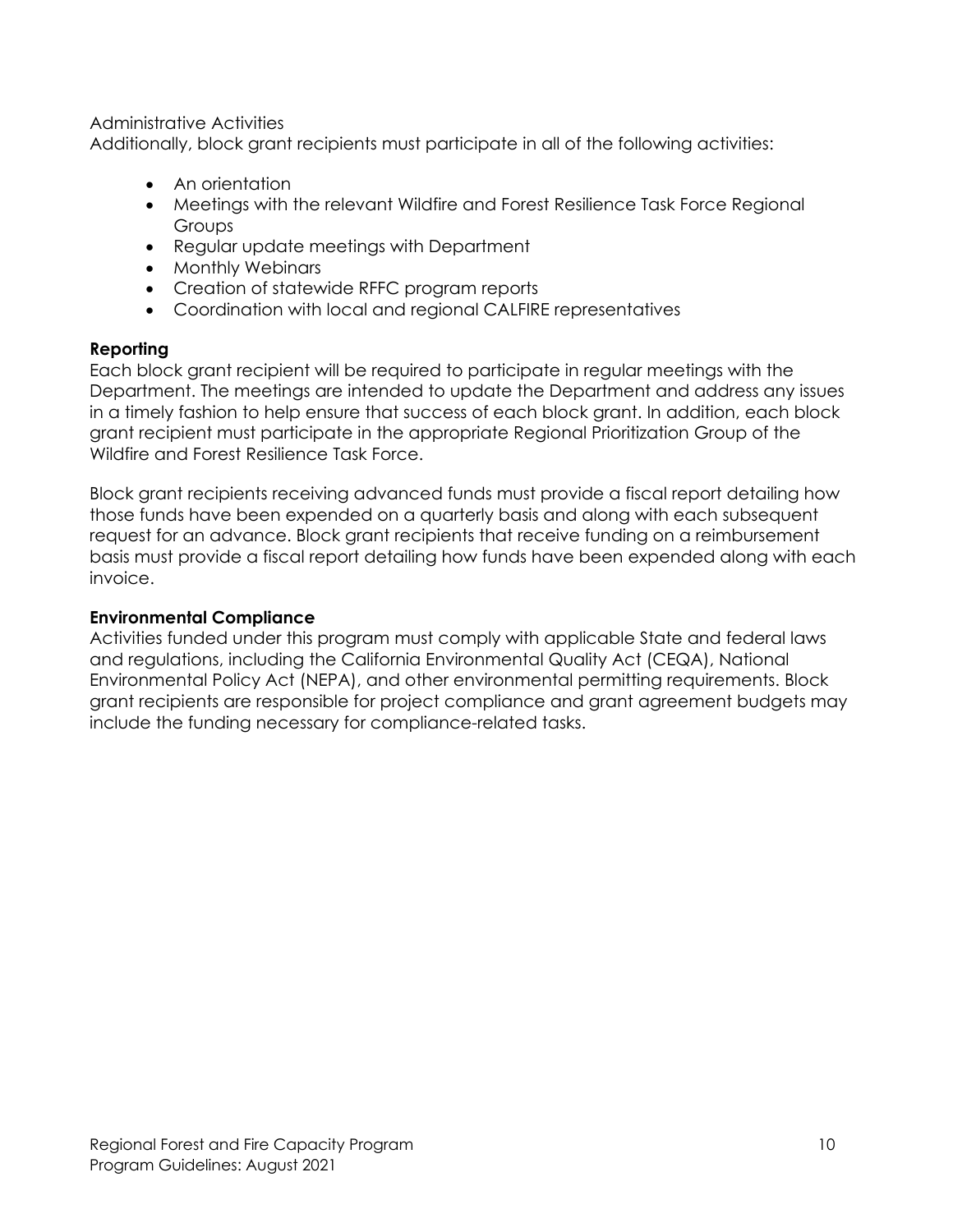#### **Section 3: Grant Awards**

#### **Focus Regions and Available Funding**

Ten (10) regional block grants will be awarded on a noncompetitive basis to support implementation of landscape or watershed-level forest health projects in North Coast-Inland, Coastal-Inland, Sierra-Cascade-Inyo, and Southern California, as shown in Appendix A. To best ensure efficient planning and strategic inter-agency coordination, the geographic extent of these regions may shift slightly as the regional focus of the Wildfire and Forest Resilience Task Force develops and Executive Order N-05-19 is implemented. Regional block grant recipients will distribute funds to subgrantees and work to ensure coordinated and integrated management of forest health and resilience activities throughout their region. Block grants will be disbursed regionally as follows:

North Coast-Inland, \$8.88 Million, 3 grants

Sierra-Cascade-Inyo, \$8.88 Million, 2 grants

Coastal-Inland, \$8.88 Million, 1 grant

Southern, \$8.88 Million, 4 grants

In addition to the 10 regional block grants, block grants will be awarded in the amount of \$3 million to fund statewide coordination of and technical assistance to regional block grant recipients, as well as to support forest health and resilience efforts in communities and priority areas not covered by the regional block grant recipients.

At the Department's discretion, an additional \$5 million will be allocated on an as-needed basis for statewide or regional block grant recipients.

Additional funding for special projects will be awarded for statewide support as follows: \$3 million to support Prescribed Burn Associations, \$1 million to support the Indigenous Stewardship Project, and \$1 million to support capacity building grants for disadvantaged communities.

Should additional funding consistent with the purposes of this program become available in future years, Department may, at its discretion, make new grants or allocate funding to increase grants funded under these Guidelines.

#### **Block Grant Recipient Selection**

11 entities have been identified to serve as the fiscal administrators of Regional Forest and Fire Capacity Program block grants.

Statewide and regional entities eligible to receive block grants are: local and tribal governments, state conservancies, joint powers authorities, public agencies, resource conservation districts, special districts, and California 501(c)(3) non-profit organizations.

Factors considered when selecting regional block grant recipients include: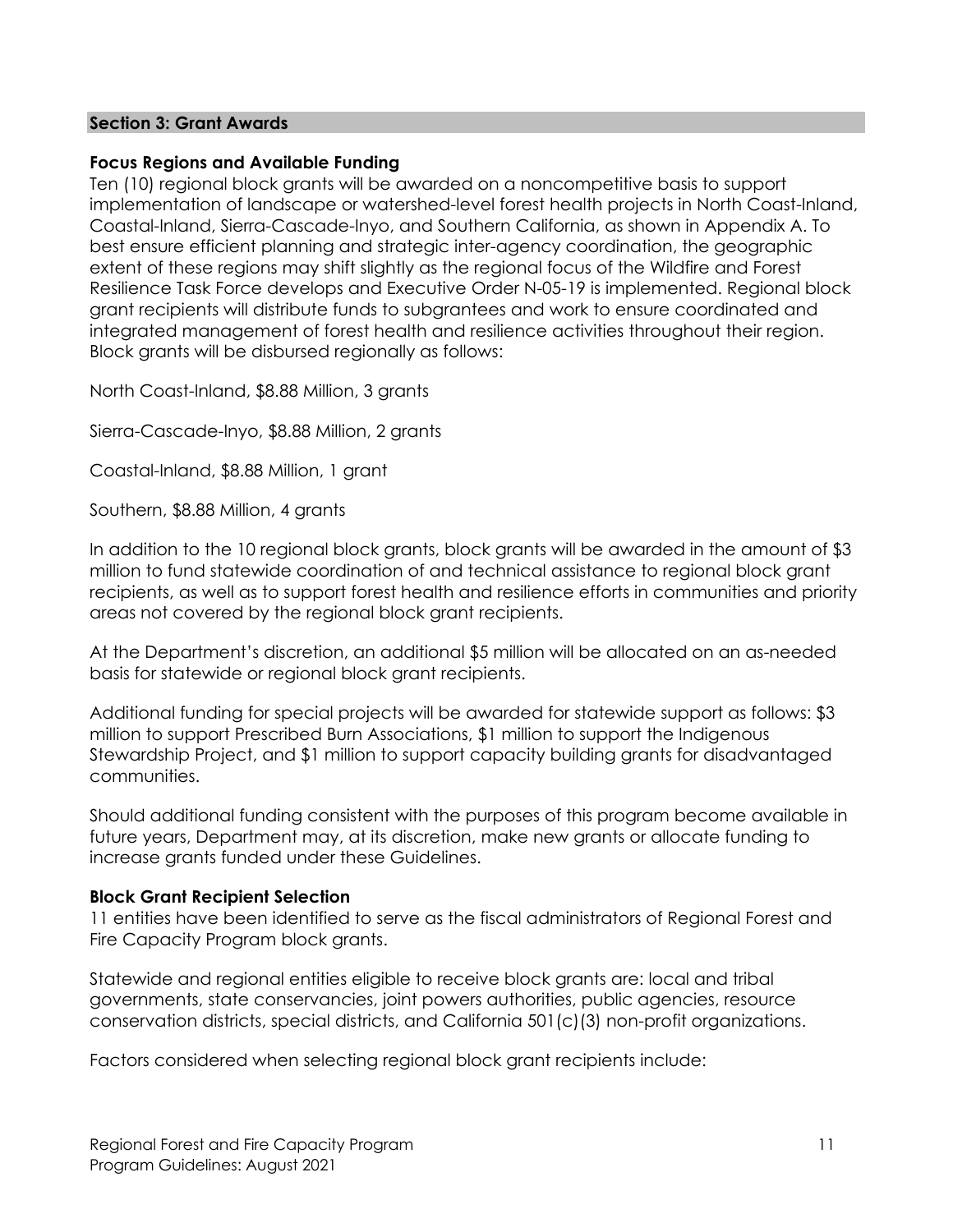- Demonstrated ability to coordinate the many entities across their region necessary to meet program goals
- Existing strong regional partnerships and support and capacity to expand these partnerships
- Demonstrated ability to conduct regional planning efforts
- Fiscal and administrative control systems to adequately oversee the expenditure of block grant awards
- Policy and program expertise relevant to meeting program goals

Factors considered when selecting the statewide block grant recipient include:

- Experience and expertise in developing forest health and wildfire protection planning statewide
- Experience and expertise in conducting effective and inclusive outreach across diverse communities
- Experience and expertise in developing peer-to-peer and inter-regional sharing of project implementation strategies and skills
- Strong relationships with primary actors in forest health and wildfire protection planning statewide
- Fiscal and administrative control systems to adequately oversee the expenditure of block grant awards
- Policy and program expertise relevant to meeting program goals

## **Proposal Development**

Selected entities collaborated with the Department to develop grant proposals consistent with the goals and objectives of this program.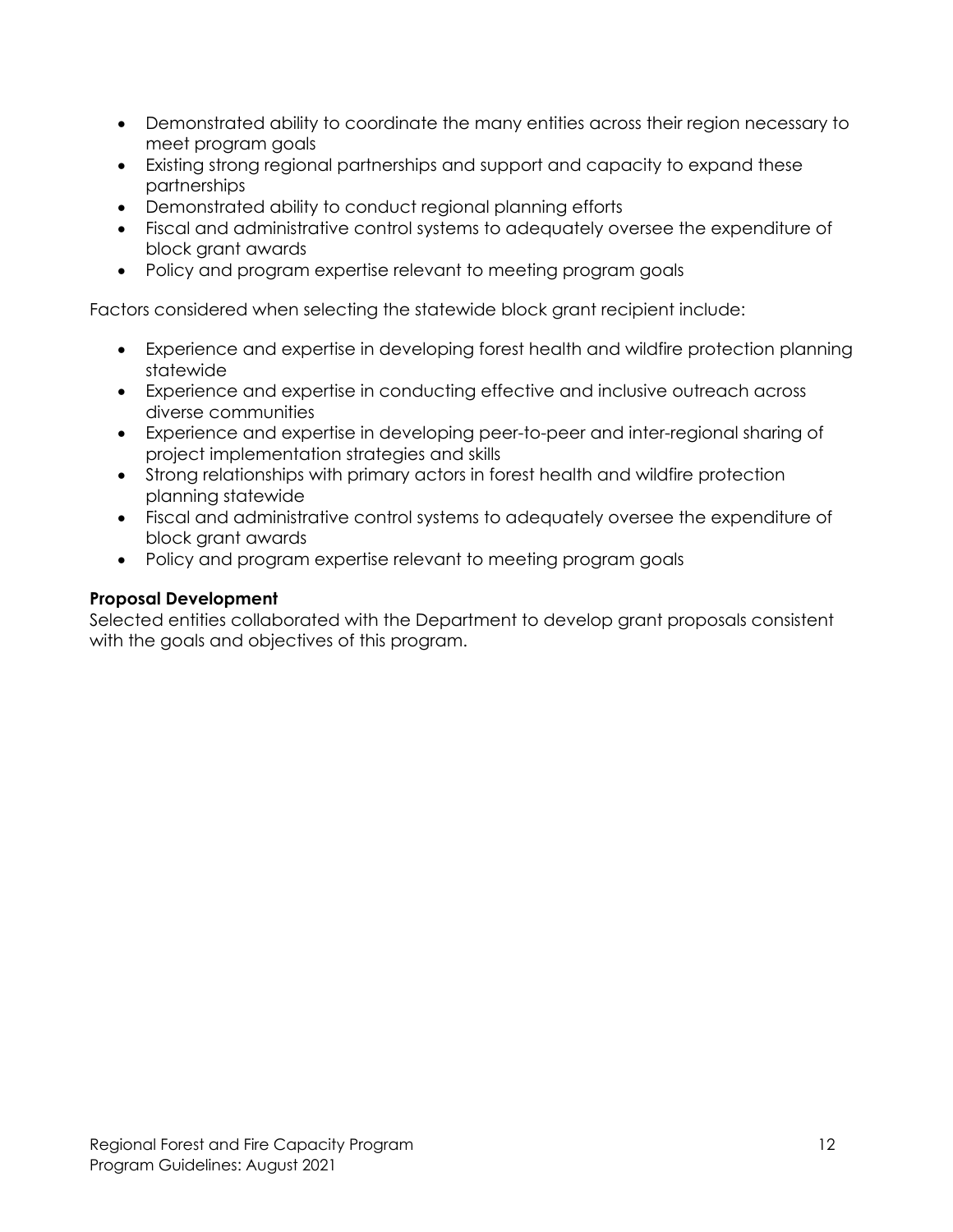#### **Section 4: Grant Agreement and Administration**

#### **Overview of grant execution**

- 1. The Department will announce awards.
- 2. Each block grant recipient must enter into a grant agreement with the Department. The block grant recipient must sign and return the grant agreement to the Department, within three months of the award date or risk forfeiting their award.
- 3. The grant agreement is considered fully executed once the Department's authorized signatory has signed the grant agreement.
- 4. Once the Department notifies the block grant recipient that the agreement has been fully executed, the grant recipient should promptly commence work.

#### **Performance Period and Grant Term**

Block grant recipients need to complete all tasks and deliverables by March 30, 2025, to ensure payment by the termination of the grant agreement term. The grant term will continue until June 30, 2025. The grant may be extended for an additional time at the Department's discretion and with appropriate budget authorization.

#### **Funding and accounting**

Payment of grant funds

- Payment will be made on a reimbursement basis.
- The Department may distribute up to 25% of the original grant amount to a block grant recipient in advance at a time per Agency protocols.
- Except for permitted advance payments, payments will be made in arrears.
- Grantees may invoice not more than monthly, and in accordance with the terms and conditions of the Grant Agreement.
- Funds cannot be disbursed until there is a fully executed Grant Agreement between the Department and the Grantee.
- Only those eligible costs incurred as outlined in these Guidelines and in accordance with the Grant Agreement will be eligible for reimbursement.

## Accounting of grant funds

It is essential that complete and accurate records be maintained. Grant recipients must maintain an accounting and record keeping system that reflects sound fiscal controls and safeguards. The accounting information must be sufficient so that the total cost of each aspect of the project can be readily determined and records are readily available upon demand. Grant recipients must retain all grant transaction records for a period of four years after final payment.

Any advanced funds must be kept separate in accounting records from block grant recipient's other funds. Interest earnings shall be allocated to the block grant's advanced funds for use on the project or returned to the Department. Advanced funds that are unused shall be returned to the Department promptly upon competition of the project or termination of the grant agreement, whichever occurs first.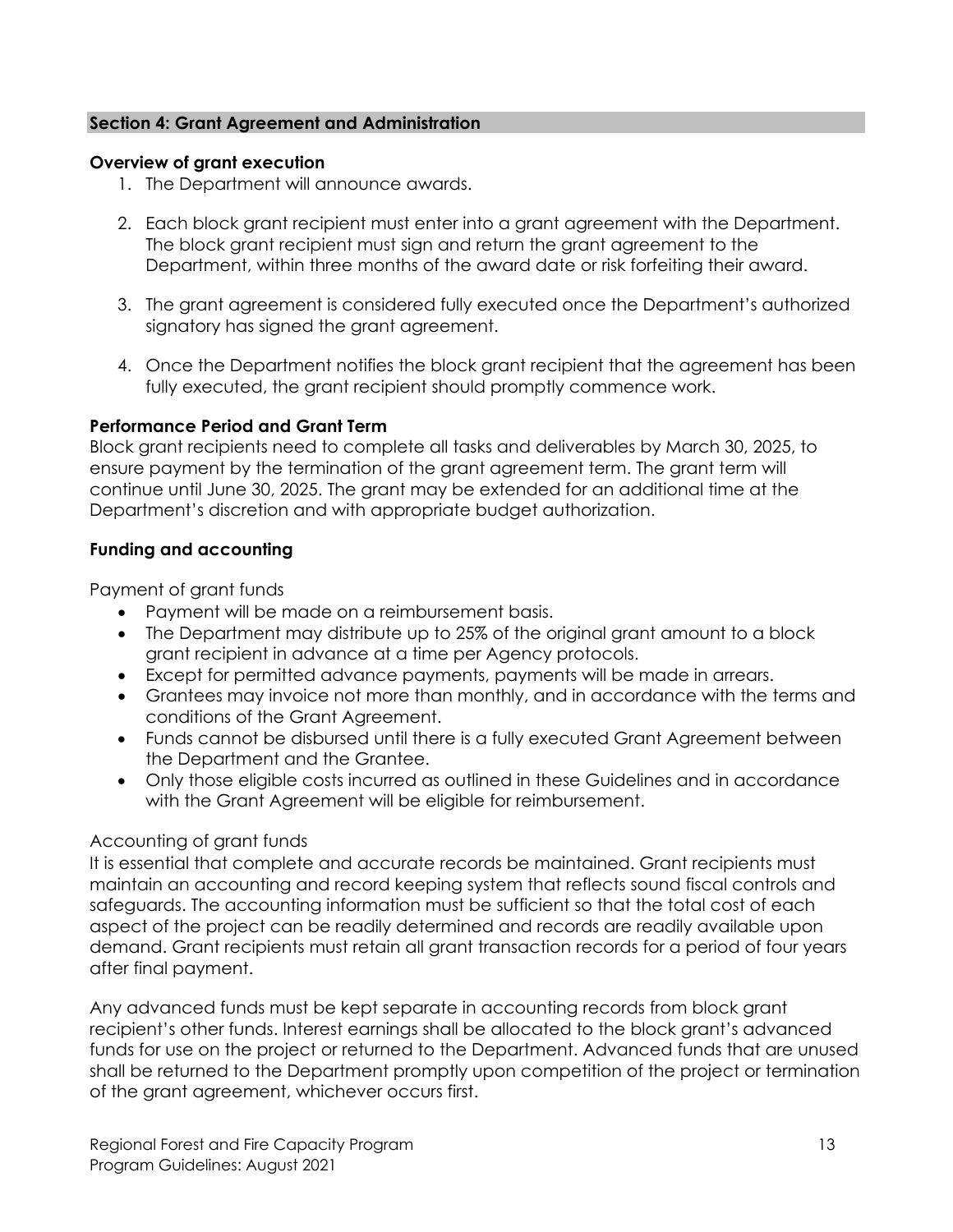#### **Eligible costs**

Eligible costs must be incurred during the Grant Term. All costs must be reasonable, as defined in Section 5 of these Guidelines. Eligible costs are:

#### Staff costs

Block grant recipient, subgrantee, and their contractors' staff costs, including salary at an hourly rate, benefits, taxes, and leave. Administrative costs should not be included in the staff rate or salary. Administrative costs should be budgeted separately and must comply with the requirements outlined below.

#### Travel costs

In-state travel for block grant recipient, subgrantee and their contractors' staff as necessary to fulfill the deliverables of the program. Costs must meet the requirements outlined below and in the Grant Agreement:

- Accommodation-related travel costs: maximum reimbursement rates based on county as shown her[e: http://www.calhr.ca.gov/employees/Pages/travel-lodging](http://www.calhr.ca.gov/employees/Pages/travel-lodging-reimbursement.aspx)[reimbursement.aspx,](http://www.calhr.ca.gov/employees/Pages/travel-lodging-reimbursement.aspx) with no option for approval of an "excess lodging rate."
- Rental car or mileage for travel directly related to execution of scope of work will be reimbursed at the rental car or Reimbursement Rate Per Mile for Personal Vehicle as shown here: [http://www.calhr.ca.gov/employees/Pages/travel-personal-vehicle.aspx.](http://www.calhr.ca.gov/employees/Pages/travel-personal-vehicle.aspx)
- Rental car, train, or airfare will only be reimbursed to attend those meetings outlined in the Administrative Activities section, and then only if it is the typical method used to get from one location to the other
- No other travel-related costs will be reimbursed through this grant program

## Administrative costs

Administrative costs may account for no more than twenty percent (20%) of the total block grant award and may include those costs incurred by the block grant recipient to administer the grant, or costs by subgrantees to perform those tasks necessary to fulfill the deliverables outlined in these guidelines. Administrative costs include:

- Office space
- Supplies
- Legal or management oversight
- Prorated general liability, Workers' Compensation (may be included in payroll), and automotive insurance
- Equipment costs not included as direct costs in the budget.

#### Project development costs and permitting fees

Block grant funding may be used for project development costs:

- Preparing project plans, specifications and cost estimates that will result in a specific project
- Acquiring permits for specific, future on-the-ground projects
- Analysis required to support complete CEQA and or NEPA documentation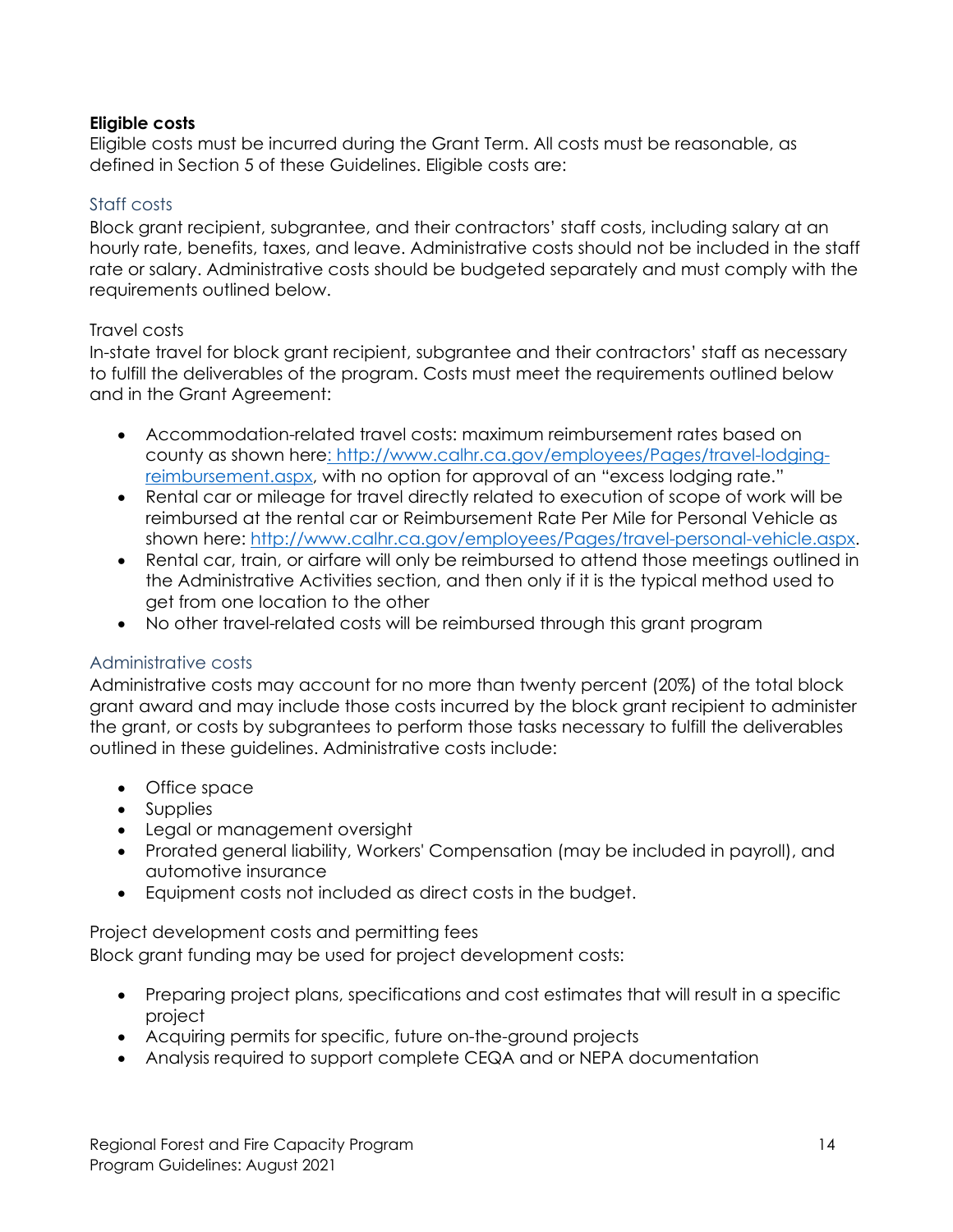• Performing necessary cultural resources, biological, botanical, aquatic, soil, hydrologic, wildlife, timber, or other studies/surveys and/or developing necessary project designs related to a specific site or physical project

Demonstration project implementation costs

Block grant funding may be used for demonstration project implementation costs including:

- Preparation of bid packages and contractor documents
- Performance costs within the scope of the demonstration project including materials, supplies, and equipment
- Labor and other costs necessary for the physical implementation of the project
- Pre- and post-project monitoring and adaptive management, including preparation of long-term management plan

Outreach, Education, and Training Block grant funding may be used for Outreach, Education, and Training activities including:

- Meeting space
- Materials
- Facilitation

# **Equipment**

Block grant funding may be used for Equipment purchases that will build capacity within the region to meet the goals of the program.

For any equipment purchased or built with funds that are reimbursable as a direct cost of the RFFC project, as determined by DOC, the Grantee, Partner, or Subcontractor, as applicable, must be the sole owner on title. During the Project Completion Period, equipment must be dedicated to the described use in the same proportion and scope as was in the Grant Agreement, unless DOC agrees otherwise in writing. On completion or early termination of the Grant Agreement, the State will either require that the equipment be returned or authorize the continued use of such equipment at the Project Area; in making that determination, the State will consider the useful life of the equipment, and the Grantee may be required to refund the State for the fair market value of equipment that continues to have a usable life, but is no longer required for Project implementation. Grantee will be required to maintain an inventory record for each piece of non-expendable equipment purchased or built with funds provided under the terms of a Grant Agreement.

## Vehicles

For any vehicles acquired with funds that are reimbursable as a direct cost of the RFFC Project, the Grantee, Lead Entity, or Subcontractor, as applicable, must be the sole owner on title. Vehicles acquired – including, but not limited to, cars, trucks, vans – must be maintained in a state of good repair and dedicated to the described use during the grant term and to public use for their full useful life.

## **Ineligible costs**

Ineligible costs are: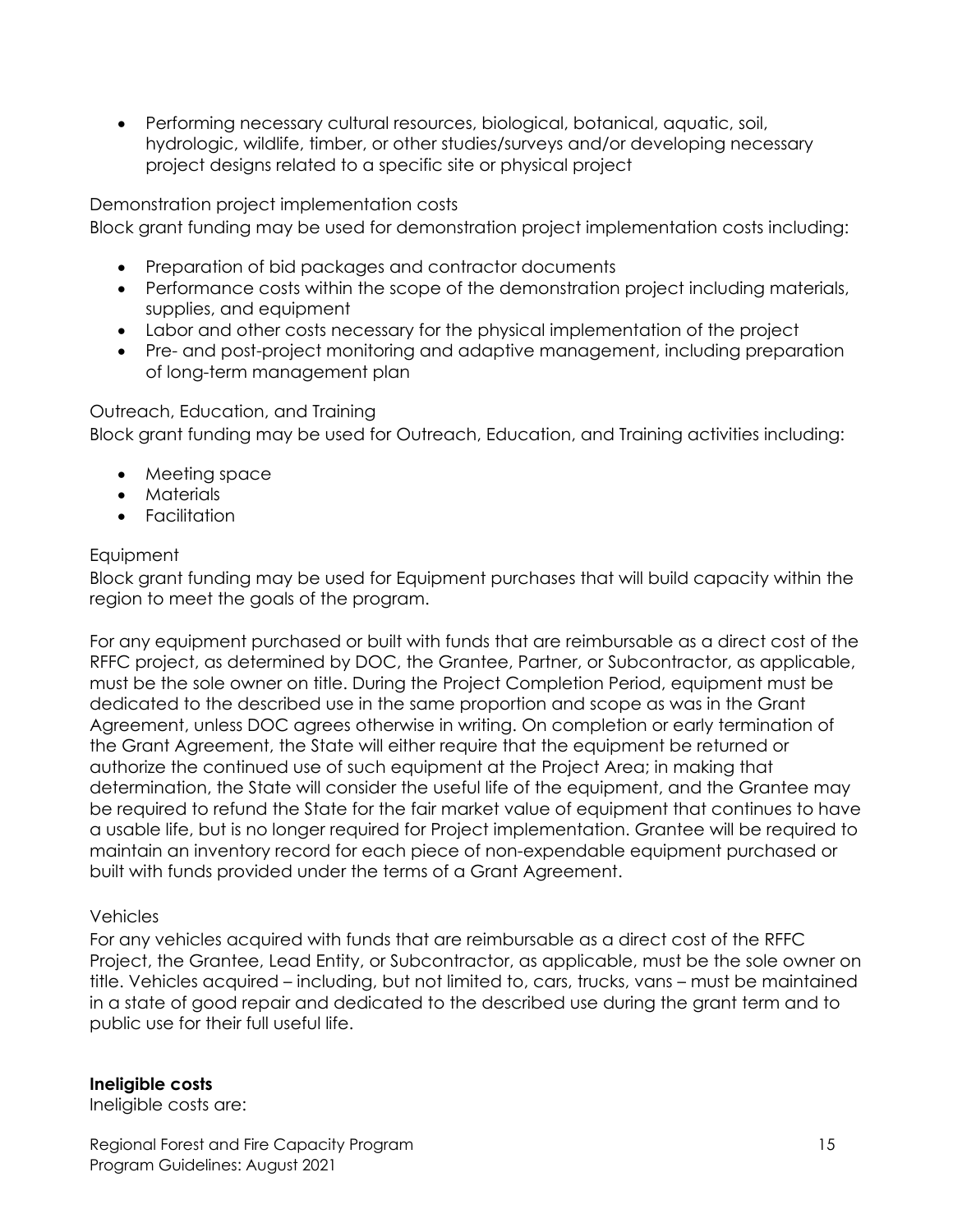- Costs that are not related to the Regional Forest and Fire Capacity Program
- Costs that occur outside of the Grant Agreement term
- Meals, incidentals, tips, per diems, or refreshments for meetings or travel
- Incentive/participation gifts
- Out-of-state travel and activities
- Equipment purchases must be identified in the budget/work plan or approved by the grant manager prior to purchase.

#### **Auditing of fund expenditures**

All expenditures of public funds under this program are subject to audit by the State of California. All grant recipients shall maintain books, records, documents and other evidence sufficient to properly reflect the amount, receipt, and disposition of all project funds (including state funds, interest earned, and matching funds by the grant recipient) and the total cost of the project.

#### **Purchasing**

Grant recipients are expected to adhere to their competitive bid, internal contracting, and purchasing guidelines. Documentation of the grantee's contracting or purchasing guidelines, processes, and project-specific approvals may be requested in the event of an audit by the State of California.

#### **Loss of Funding**

Work performed under the grant agreement is subject to availability of funds through the state's budget process. If funding for the grant agreement is reduced, eliminated, or delayed by the Budget Act or through other budget control actions, the Department will have the option to cancel the grant agreement, offer to the grantee a grant agreement amendment reflecting the reduced amount, or suspend work.

In the event of cancellation of the grant agreement or suspension of work, the Department will provide written notice to the grantee and be liable only for payment for any work completed pursuant to the grant agreement up to the date of the written notice. The Department will have no liability for payment for work carried out or undertaken after the date of written notice of cancellation or suspension. In the event of a suspension of work, the Department may remove the suspension of work by written notice to the grantee. The Department will be liable for payment for work completed from the date of written notice of the removal of the suspension of work, consistent with other terms of the grant agreement. In no event will the Department be liable to the grantee for any costs or damages associated with any period of suspension, nor will the Department be liable for any costs if, after a suspension, no funds are available and the grant agreement is then cancelled based on budget actions.

Actions of the grantee that may lead to suspension or cancellation of the grant agreement include, but are not limited to:

- Failure to execute an agreement within three months of receiving an official funding notification
- Failure to submit required documentation within the time periods specified in the grant agreement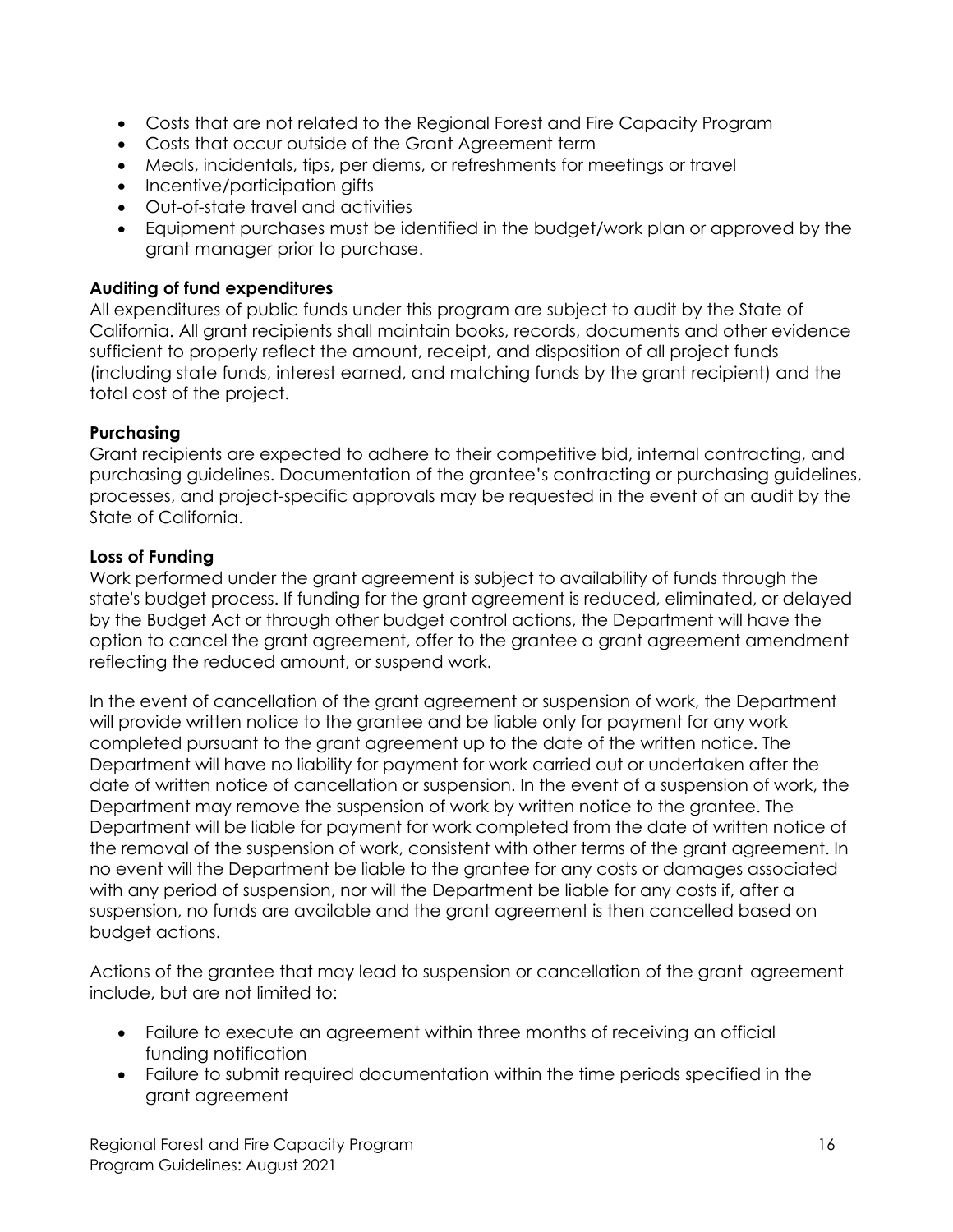- Change in project scope, schedule, or budget without prior approval
- Failure to complete the project
- Failure to demonstrate sufficient progress
- Failure to submit evidence of environmental or permit compliance as specified by the grant agreement
- Failure to comply with applicable laws or grant requirements

## **Confidentiality and Publicity**

Details, documents, and any other materials related to this program, such as applications, grant agreements, reports, expenditures, photos, etc., are public records that may be publicly released in accordance with the California Public Records Act (Cal. Gov. Code §§ 6250 et seq.).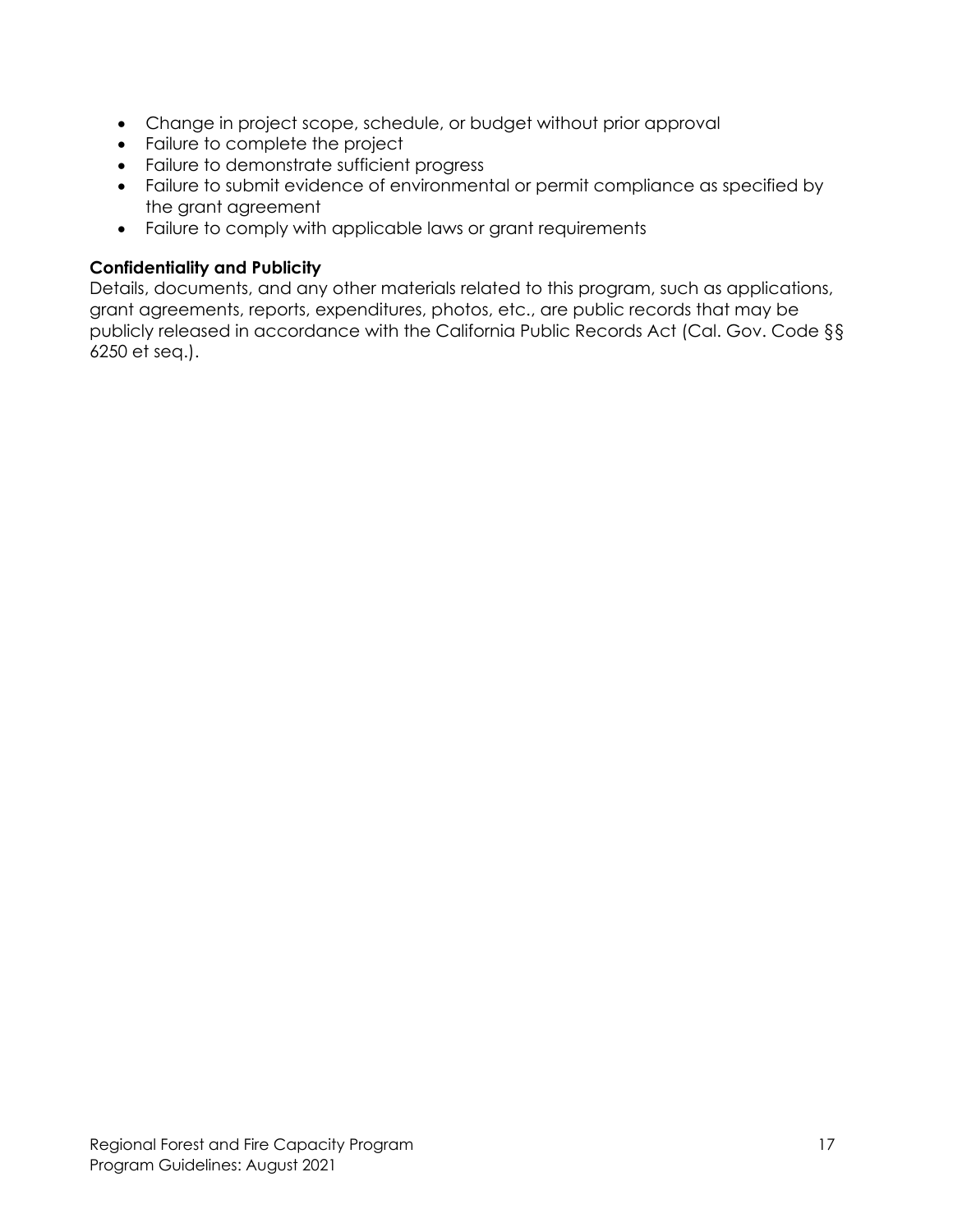#### **Section 5: Definitions and Reference Material**

#### **Definitions**

Collaboration: Partnership or cooperation involving multiple and diverse stakeholders (including agencies, as appropriate) to improve natural resource conditions within the same watershed in ways that do not duplicate efforts.

Department: California Department of Conservation.

Reasonable costs**:** A cost that, in its nature and amount, does not exceed that which would be incurred by a prudent person under the circumstances prevailing at the time the decision was made to incur the cost. In determining reasonableness of a given cost, consideration must be given to:

- Whether the cost is of a type generally recognized as ordinary and necessary for the operation of the entity or the proper and efficient performance of the project.
- The restraints or requirements imposed by such factors as: sound business practices; arm's-length bargaining; federal, state, local, tribal, and other laws and regulations; and terms and conditions of this project.
- Market prices for comparable goods or services for the geographic area.
- Whether the individuals concerned acted with prudence in the circumstances considering their responsibilities to its employees, the public at large, and the state.
- Whether the cost significantly deviates from the acquiring entity's established practices and policies regarding the incurrence of costs.

Watershed: All land enclosed by a continuous hydrologic drainage divide and lying upslope from a specified point on a stream, river, lake, or other waterbody. Total land areas draining to any point in a stream.

#### **Reference material**

- *California Wildfire and Forest Resilience Action Plan, January 2021, California Forest Management Task Force*
- *California Forest Carbon Plan: Managing our Forest Landscapes in a Changing Landscape*, May 2018, California Natural Resources Agency, California Environmental Protection Agency, California Department of Forestry and Fire Protection